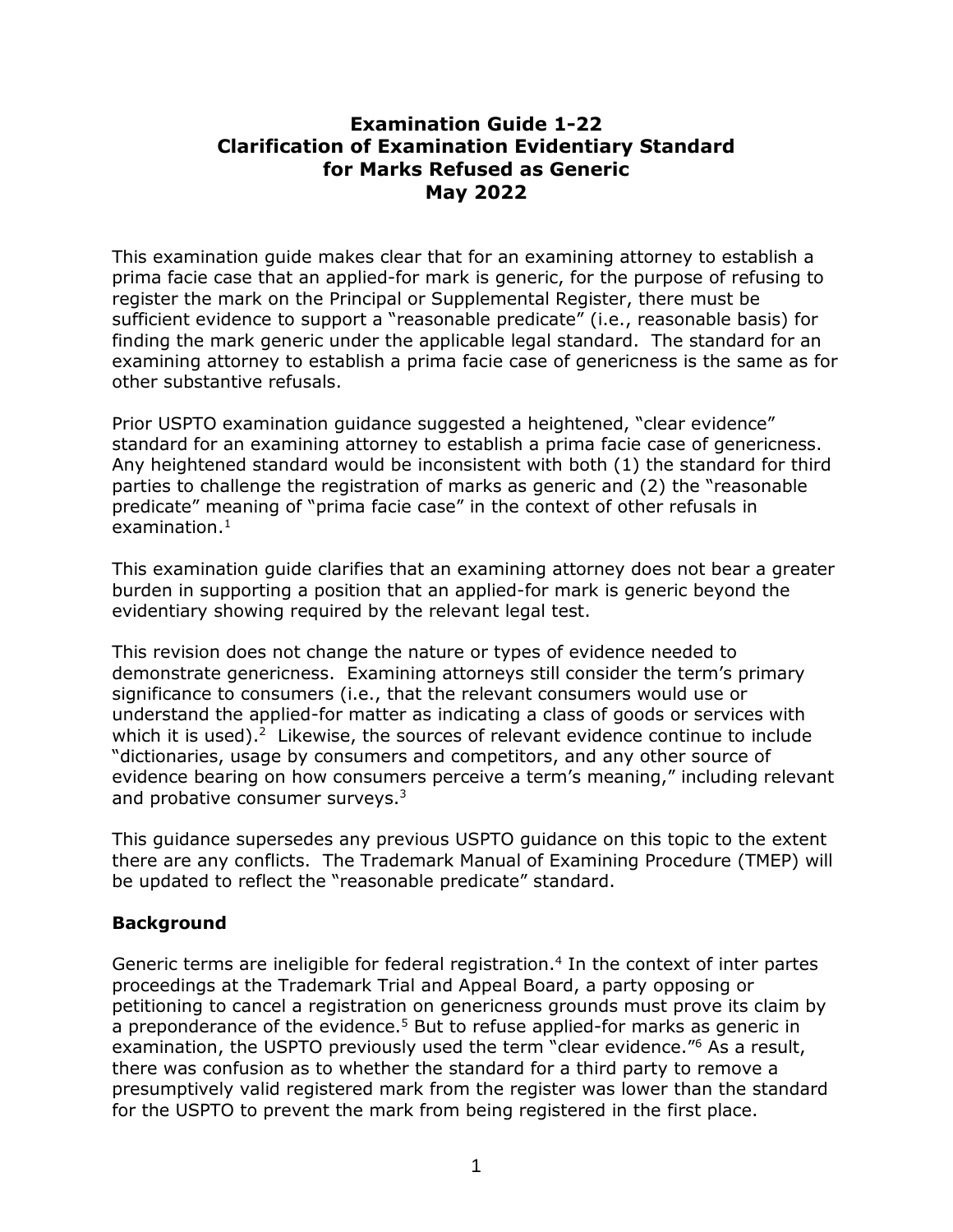Though Federal Circuit precedent adopted the "clear evidence" language used by the USPTO in its examination guidance, either by citing directly to the TMEP, or through indirect citation to one or more cases that relied upon the TMEP, there is no statutory basis for applying a heightened standard.<sup>7</sup>

In 1987, the Federal Circuit decided the first case to refer to "clear evidence" in the context of a genericness refusal, *In re Merrill Lynch, Pierce, Fenner, and Smith, Inc*. <sup>8</sup> The Court cited to § 1305.04 of the First Edition of the TMEP (Revision 6 (1983)) as requiring a showing based on "clear evidence of generic use."<sup>9</sup> The cited discussion in § 1305.04 related to certification marks indicating regional origin. This section stated in pertinent part: "In order to refuse registration on the ground that matter is generic, there must be a substantial showing by the Examining Attorney that the matter is in fact generic. This is particularly true for indications of regional origin. The showing must be based on clear evidence of generic use, not on fragmentary uses or possible infringing uses."<sup>10</sup> Read in context, the term "clear" was meant to convey the ordinary meaning of the term, not an evidentiary burden.

In subsequent cases involving genericness refusals, the Federal Circuit cited to *Merrill Lynch*, its later decisions citing that case, and/or the TMEP, which was revised after *Merrill Lynch*, for the "clear evidence" standard. <sup>11</sup> The Federal Circuit further interpreted "clear evidence" to have an evidentiary burden meaning of "clear and convincing evidence"<sup>12</sup> that was not intended by the TMEP and is inconsistent with the preponderance of the evidence burden the Federal Circuit requires to prove claims that a registered mark is generic in the inter partes cancellation context. Moreover, for other types of refusals, the Federal Circuit has consistently held that to make a prima facie case supporting a particular refusal, the examining attorney must set forth a "reasonable predicate"<sup>13</sup> or basis for the finding or conclusion underpinning the refusal.<sup>14</sup>

To resolve the confusion, the USPTO will no longer use the terminology "clear evidence" in the TMEP to refer to the examining attorney's burden to support genericness refusals.

1

<sup>&</sup>lt;sup>1</sup> See, e.g., H. Rep. No. 116-645, at 15 (2020) (explaining that "[t]he meaning of 'prima facie case' in the context of the bill [the Trademark Modernization Act]," which created new ex parte proceedings to cancel registrations, "is intended to have the same 'reasonable predicate' meaning that that term has been given in the context of trademark examination"); *see generally In re Pacer Tech.*, 338 F.3d 1348, 1351, 67 USPQ2d 1629, 1632 (Fed. Cir. 2003) ("to meet its prima facie burden, the PTO must, at a minimum, set forth a 'reasonable predicate' for its position of no inherent distinctiveness") (citation omitted); *In re Loew's Theatres, Inc.*, 769 F.2d 764, 768, 226 USPQ 865, 868 (Fed. Cir. 1985).

<sup>2</sup> *See* TMEP § 1209.01(c).

<sup>3</sup> *USPTO v. Booking.com B.V.*, 140 S. Ct. 2298, 2307 n.6, 2020 USPQ2d 10729, at \*7 n.6 (2020).